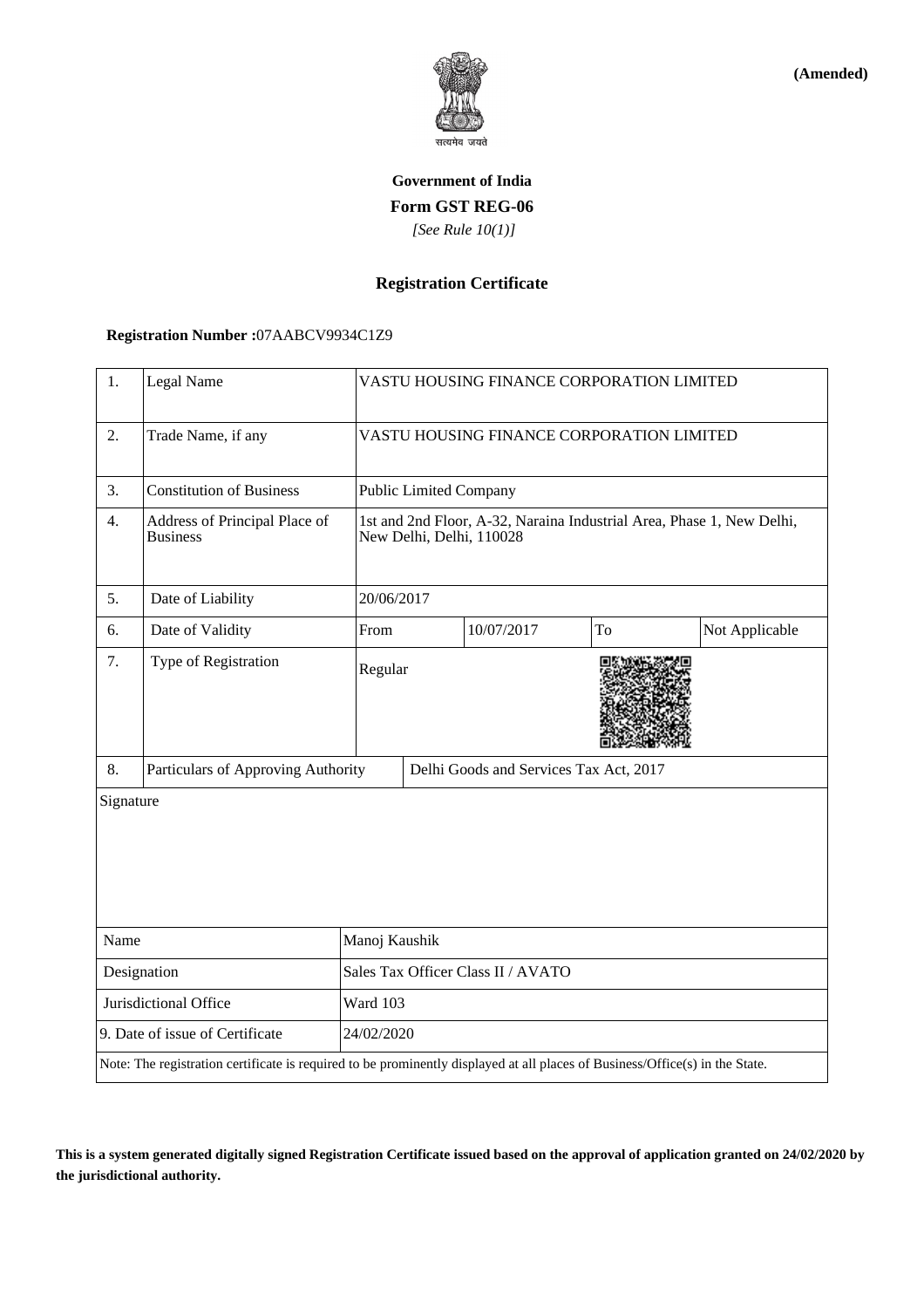

#### **Details of Additional Place of Business(s)**

| <b>GSTIN</b>       | 07AABCV9934C1Z9                           |
|--------------------|-------------------------------------------|
| Legal Name         | VASTU HOUSING FINANCE CORPORATION LIMITED |
| Trade Name, if any | VASTU HOUSING FINANCE CORPORATION LIMITED |

Total Number of Additional Places of Business(s) in the State 1

Sr. No. Address

 1 Office No. 04, First Floor, WESTEND PLAZA, Khasra No 377/ 375, Old Gurgaon Delhi road, Kapashera, South West Delhi, Delhi, 110037